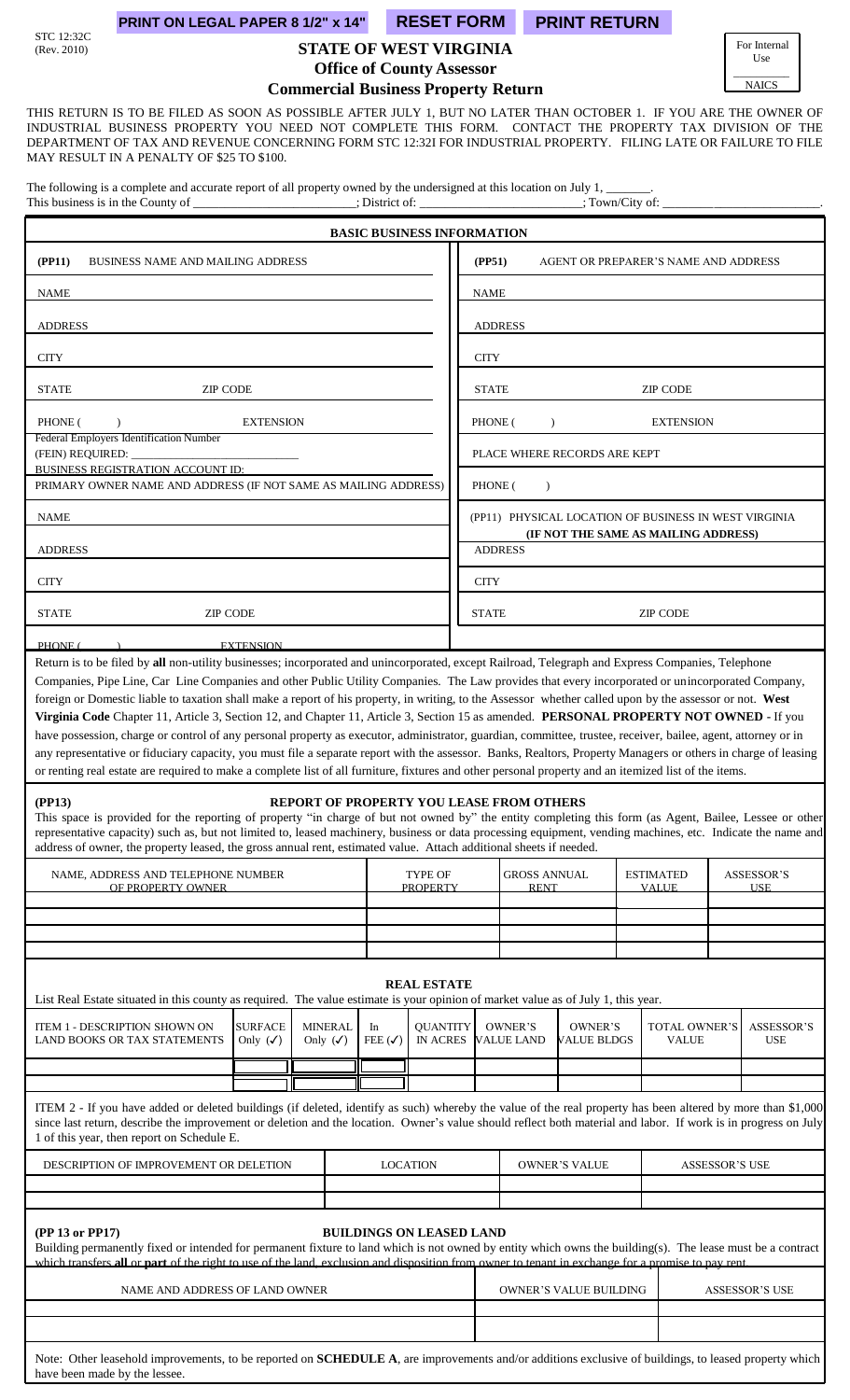#### **PROPERTY INFORMATION**

# **(PP13 or PP17)**

 $\mathsf{l}$ 

#### **SCHEDULE A MACHINERY, EQUIPMENT, FURNITURE AND LEASEHOLD IMPROVEMENTS**

Enter all property owned with the acquisition cost by year installed. Begin with the current year and each previous year, as required. Acquisition cost, including the cost of machinery, equipment, furniture and fixtures intended for rent or lease, is defined as 100 percent of the cost new as shown by books and records and is to include freight, installation charges, trade-ins, federal tax allowances and credit. If equipment was purchased in one year and installed in the following year, the full cost is reportable in the year installed. **PROPERTY OWNED AND STILL IN USE BUT WHICH HAS BEEN FULLY DEPRECIATED OR WRITTEN OFF BUT STILL IN POSSESSION BY THE TAXPAYER MUST BE REPORTED**. Machinery and Equipment which has been fully depreciated and is no longer in use as part of a production process should be reported in "Schedule *F."* Property which is intended for rent or lease must be reported at 100 percent of acquisition cost regardless of period of rent. **IF LEASEHOLD IMPROVEMENTS ARE REPORTED, PLEASE INCLUDE A BRIEF DESCRIPTION OF THE ITEMS TO ASSURE THEY ARE NOT VALUED AS PART OF THE REAL PROPERTY**.

| <b>YEAR</b>            |                    | <b>MACHINERY &amp; EQUIPMENT</b> |            |                    | <b>FURNITURE &amp; FIXTURES</b> |            |
|------------------------|--------------------|----------------------------------|------------|--------------------|---------------------------------|------------|
| PURCHASED              | <b>ACQUISITION</b> | OWNER'S                          | ASSESSOR'S | <b>ACQUISITION</b> | OWNER'S                         | ASSESSOR'S |
|                        | COST               | <b>VALUE</b>                     | <b>USE</b> | COST               | <b>VALUE</b>                    | <b>USE</b> |
| <b>CURRENT YR. 20</b>  |                    |                                  |            |                    |                                 |            |
| PREVIOUS YR. 20        |                    |                                  |            |                    |                                 |            |
| PREVIOUS YR. 20        |                    |                                  |            |                    |                                 |            |
| PREVIOUS YR. 20        |                    |                                  |            |                    |                                 |            |
| PREVIOUS YR. 20        |                    |                                  |            |                    |                                 |            |
| PREVIOUS YR. 20        |                    |                                  |            |                    |                                 |            |
| PREVIOUS YR. 20        |                    |                                  |            |                    |                                 |            |
| PREVIOUS YR. 20        |                    |                                  |            |                    |                                 |            |
| PREVIOUS YR. 20        |                    |                                  |            |                    |                                 |            |
| PREVIOUS YR. 20        |                    |                                  |            |                    |                                 |            |
| PREVIOUS YR. 20        |                    |                                  |            |                    |                                 |            |
| PREVIOUS YR. 19        |                    |                                  |            |                    |                                 |            |
| PREVIOUS YR. 19        |                    |                                  |            |                    |                                 |            |
| PREVIOUS YR. 19        |                    |                                  |            |                    |                                 |            |
| PREVIOUS YR. 19        |                    |                                  |            |                    |                                 |            |
| <b>AND PRIOR</b><br>19 |                    |                                  |            |                    |                                 |            |
| <b>TOTALS</b>          | 0                  | 0                                |            | $\mathbf 0$        | 0                               |            |

|                       |                    | <b>LEASEHOLD IMPROVEMENTS</b> |                   |                    | <b>COMPUTER EQUIPMENT</b> |                   |
|-----------------------|--------------------|-------------------------------|-------------------|--------------------|---------------------------|-------------------|
| <b>YEAR</b>           |                    |                               |                   |                    |                           |                   |
| <b>PURCHASED</b>      | <b>ACQUISITION</b> | OWNER'S                       | <b>ASSESSOR'S</b> | <b>ACQUISITION</b> | OWNER'S                   | <b>ASSESSOR'S</b> |
|                       | $\cos \tau$        | <b>VALUE</b>                  | <b>USE</b>        | $\cos \tau$        | <b>VALUE</b>              | <b>USE</b>        |
| <b>CURRENT YR. 20</b> |                    |                               |                   |                    |                           |                   |
| PREVIOUS YR. 20       |                    |                               |                   |                    |                           |                   |
| PREVIOUS YR. 20       |                    |                               |                   |                    |                           |                   |
| PREVIOUS YR. 20       |                    |                               |                   |                    |                           |                   |
| PREVIOUS YR. 20       |                    |                               |                   |                    |                           |                   |
| PREVIOUS YR. 20       |                    |                               |                   |                    |                           |                   |
| PREVIOUS YR. 20       |                    |                               |                   |                    |                           |                   |
| PREVIOUS YR. 20       |                    |                               |                   |                    |                           |                   |
| PREVIOUS YR. 20       |                    |                               |                   |                    |                           |                   |
| PREVIOUS YR. 20       |                    |                               |                   |                    |                           |                   |
| PREVIOUS YR. 20       |                    |                               |                   |                    |                           |                   |
| PREVIOUS YR. 19       |                    |                               |                   |                    |                           |                   |
| PREVIOUS YR. 19       |                    |                               |                   |                    |                           |                   |
| PREVIOUS YR. 19       |                    |                               |                   |                    |                           |                   |
| PREVIOUS YR. 19       |                    |                               |                   |                    |                           |                   |
| 19____ AND PRIOR      |                    |                               |                   |                    |                           |                   |
| <b>TOTALS</b>         | 0                  | 0                             |                   | 0                  | 0                         |                   |
|                       |                    |                               |                   |                    |                           |                   |

West Virginia Code Chapter 11, Article 6J provides that the value of servers and tangible personal property directly used in a high-technology field of an interest advertising business shall be its salvage value. The terms "High-technology business" and "Internet advertising business" are defined in West Virginia Code §11-15-9h. In order to be eligible to receive salvage valuation treatment, the primary business activity of the company must be High-technology or Internet advertising. If you have reported equipment on "Schedule A" which you believe to qualify, please enter the dollar value of the property at 100% acquisition cost.

**Acquisition Cost: \$\_\_\_\_\_\_\_\_\_\_\_\_\_\_\_\_\_\_\_\_ Owner's Value: \$\_\_\_\_\_\_\_\_\_\_\_\_\_\_\_\_\_\_\_\_ Assessor's Use: \_\_\_\_\_\_\_\_\_\_\_\_\_\_\_\_\_\_\_**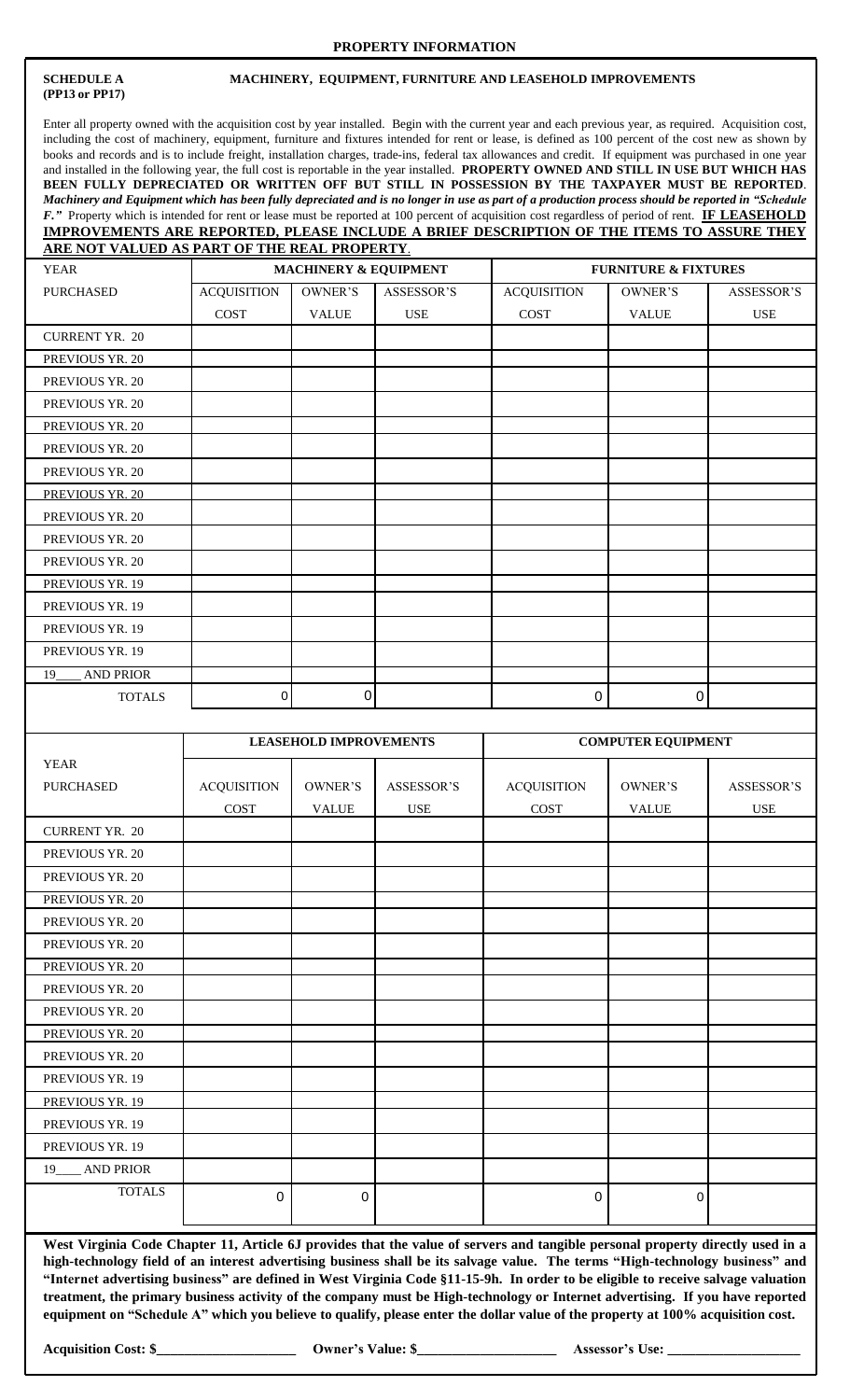|                                                                                                                                                                                                                                                                                                                                                                                                                                                                                                                                                                                                                                                                                                                                                                                                                                                                                                                                                                                                                     |                                                 | PROPERTY INFORMATION                          |                                   |                                   |                                   |                         |                         |                                 |                                 |
|---------------------------------------------------------------------------------------------------------------------------------------------------------------------------------------------------------------------------------------------------------------------------------------------------------------------------------------------------------------------------------------------------------------------------------------------------------------------------------------------------------------------------------------------------------------------------------------------------------------------------------------------------------------------------------------------------------------------------------------------------------------------------------------------------------------------------------------------------------------------------------------------------------------------------------------------------------------------------------------------------------------------|-------------------------------------------------|-----------------------------------------------|-----------------------------------|-----------------------------------|-----------------------------------|-------------------------|-------------------------|---------------------------------|---------------------------------|
| <b>SCHEDULE B</b><br>(PP13 or PP17)                                                                                                                                                                                                                                                                                                                                                                                                                                                                                                                                                                                                                                                                                                                                                                                                                                                                                                                                                                                 | INVENTORY, CONSIGNED INVENTORY, PARTS, SUPPLIES |                                               |                                   |                                   |                                   |                         |                         |                                 |                                 |
| Taxpayer is to report all consigned goods, all inventory and merchandise, including parts, for resale; and all supplies and parts held for owner's use, in<br>warehouse or in storage. Dealers of new and used motor vehicles, motorcycles, RV's, trailers, motor boats, mobile homes and manufactured homes are to<br>complete and attach the Vehicle Dealers Inventory Worksheet in lieu of Schedule B. Daily passenger rental car inventory companies should complete and<br>attach the Rental Car Inventory Worksheet in lieu of Schedule B.                                                                                                                                                                                                                                                                                                                                                                                                                                                                    |                                                 |                                               |                                   |                                   |                                   |                         |                         |                                 |                                 |
| <b>DESCRIPTION</b>                                                                                                                                                                                                                                                                                                                                                                                                                                                                                                                                                                                                                                                                                                                                                                                                                                                                                                                                                                                                  | ADDRESS OF CONSIGNORS OR FURTHER                | <b>DESCRIPTION</b>                            |                                   |                                   | <b>ACQUISITION</b><br><b>COST</b> |                         | OWNER'S<br><b>VALUE</b> |                                 | <b>ASSESSOR'S</b><br><b>USE</b> |
| COST OF INVENTORY AS OF JULY 1<br><b>INVENTORIES CONSIGNED TO YOU</b>                                                                                                                                                                                                                                                                                                                                                                                                                                                                                                                                                                                                                                                                                                                                                                                                                                                                                                                                               |                                                 |                                               |                                   |                                   |                                   |                         |                         |                                 |                                 |
| PARTS HELD FOR OWNER'S USE                                                                                                                                                                                                                                                                                                                                                                                                                                                                                                                                                                                                                                                                                                                                                                                                                                                                                                                                                                                          |                                                 |                                               |                                   |                                   |                                   |                         |                         |                                 |                                 |
| SUPPLIES HELD FOR OWNER'S USE                                                                                                                                                                                                                                                                                                                                                                                                                                                                                                                                                                                                                                                                                                                                                                                                                                                                                                                                                                                       |                                                 |                                               |                                   |                                   |                                   |                         |                         |                                 |                                 |
|                                                                                                                                                                                                                                                                                                                                                                                                                                                                                                                                                                                                                                                                                                                                                                                                                                                                                                                                                                                                                     |                                                 |                                               | <b>TOTALS</b>                     |                                   |                                   | $\mathbf 0$             |                         | $\mathbf 0$                     |                                 |
| The Warehouse Freeport Tax Amendment of 1986 provided that, "Personal property which is moving in interstate commerce through or over the State of<br>West Virginia, or which was consigned to a warehouse, public or private, within the State from outside the State for storage in transit to a final destination<br>outside the State, whether specified when transportation begins or afterward, shall be exempt from ad valorem taxation. Provided, that property shall be<br>deprived of such exemption if a new or a different product is created. Personal property of inventories of natural resources shall not be exempt from<br>ad valorem taxation unless required by paramount federal law. Such exemption shall not apply to inventories of natural resources held for the<br>manufacturing and sale of energy." If you have reported assets on "Schedule B" which you believe are exempt under the Freeport Amendment, enter the<br>dollar value of the assets at 100 percent of acquisition cost. |                                                 |                                               |                                   |                                   |                                   |                         |                         |                                 |                                 |
| <b>SCHEDULE C</b>                                                                                                                                                                                                                                                                                                                                                                                                                                                                                                                                                                                                                                                                                                                                                                                                                                                                                                                                                                                                   | MACHINERY & TOOLS IN PROCESS OF INSTALLATION    |                                               |                                   |                                   |                                   |                         |                         |                                 |                                 |
| (PP13 or PP17)                                                                                                                                                                                                                                                                                                                                                                                                                                                                                                                                                                                                                                                                                                                                                                                                                                                                                                                                                                                                      |                                                 |                                               |                                   |                                   |                                   |                         |                         |                                 |                                 |
| Machinery or tools purchased but not yet installed are reported here.<br>DESCRIPTION OF PROPERTY                                                                                                                                                                                                                                                                                                                                                                                                                                                                                                                                                                                                                                                                                                                                                                                                                                                                                                                    |                                                 |                                               |                                   | <b>ACQUISITION</b>                |                                   | OWNER'S                 |                         |                                 | <b>ASSESSOR'S</b>               |
|                                                                                                                                                                                                                                                                                                                                                                                                                                                                                                                                                                                                                                                                                                                                                                                                                                                                                                                                                                                                                     |                                                 |                                               |                                   | <b>COST</b>                       |                                   | <b>VALUE</b>            |                         |                                 | <b>USE</b>                      |
| MACHINERY IN PROCESS OF INSTALLATION OR CONSTRUCTION<br>TOOLS IN PROCESS OF INSTALLATION OR CONSTRUCTION                                                                                                                                                                                                                                                                                                                                                                                                                                                                                                                                                                                                                                                                                                                                                                                                                                                                                                            |                                                 |                                               |                                   |                                   |                                   |                         |                         |                                 |                                 |
| <b>SCHEDULE D</b>                                                                                                                                                                                                                                                                                                                                                                                                                                                                                                                                                                                                                                                                                                                                                                                                                                                                                                                                                                                                   | <b>OTHER PERSONAL PROPERTY</b>                  |                                               |                                   |                                   |                                   |                         |                         |                                 |                                 |
| (PP13 or PP17)                                                                                                                                                                                                                                                                                                                                                                                                                                                                                                                                                                                                                                                                                                                                                                                                                                                                                                                                                                                                      |                                                 |                                               |                                   |                                   |                                   |                         |                         |                                 |                                 |
| All other property not reported on other schedules of this return should be listed here. Other personal property may include business libraries, reference<br>books, storage buildings, furniture and fixtures in process, household goods leased out for gain, etc. If you need additional space, please attach a list with<br>acquisition date, acquisition cost and owner's value.                                                                                                                                                                                                                                                                                                                                                                                                                                                                                                                                                                                                                               |                                                 |                                               |                                   |                                   |                                   |                         |                         |                                 |                                 |
| DESCRIPTION OF PROPERTY                                                                                                                                                                                                                                                                                                                                                                                                                                                                                                                                                                                                                                                                                                                                                                                                                                                                                                                                                                                             |                                                 | <b>ACQUISITION</b><br><b>DATE</b>             | <b>ACQUISITION</b><br><b>COST</b> |                                   |                                   | OWNER'S<br><b>VALUE</b> |                         | <b>ASSESSOR'S</b><br><b>USE</b> |                                 |
| STORAGE BUILDINGS<br>FURNITURE & FIXTURES IN PROCESS OF CONSTRUCTION                                                                                                                                                                                                                                                                                                                                                                                                                                                                                                                                                                                                                                                                                                                                                                                                                                                                                                                                                |                                                 |                                               |                                   |                                   |                                   |                         |                         |                                 |                                 |
| OTHER PERSONAL PROPERTY - DESCRIBE                                                                                                                                                                                                                                                                                                                                                                                                                                                                                                                                                                                                                                                                                                                                                                                                                                                                                                                                                                                  |                                                 |                                               |                                   |                                   |                                   |                         |                         |                                 |                                 |
|                                                                                                                                                                                                                                                                                                                                                                                                                                                                                                                                                                                                                                                                                                                                                                                                                                                                                                                                                                                                                     |                                                 |                                               |                                   |                                   |                                   |                         |                         |                                 |                                 |
| <b>SCHEDULE E</b><br>VEHICLES (PP16), TRAILERS, BOATS, AIRCRAFT (PP13 or PP17) & MOBILE HOMES (CA12, CA24 & PP13)                                                                                                                                                                                                                                                                                                                                                                                                                                                                                                                                                                                                                                                                                                                                                                                                                                                                                                   |                                                 | <b>TOTALS</b>                                 |                                   |                                   |                                   |                         |                         |                                 |                                 |
|                                                                                                                                                                                                                                                                                                                                                                                                                                                                                                                                                                                                                                                                                                                                                                                                                                                                                                                                                                                                                     |                                                 | (Provide Additional Copies for Each Location) |                                   |                                   |                                   |                         |                         |                                 |                                 |
| Property Location: _                                                                                                                                                                                                                                                                                                                                                                                                                                                                                                                                                                                                                                                                                                                                                                                                                                                                                                                                                                                                |                                                 |                                               |                                   |                                   |                                   |                         |                         |                                 |                                 |
| <b>Street Address</b><br>List only those properties that are licensed in the name of the business as shown on Page 1. Property you are leasing must be reported on Page 1 in section titled <b>Report of Property You Lease from Others</b> . Properties disp<br>properties used in Interstate Commerce.                                                                                                                                                                                                                                                                                                                                                                                                                                                                                                                                                                                                                                                                                                            |                                                 |                                               |                                   | City                              |                                   |                         | Zip Code                |                                 |                                 |
| <b>TYPE</b><br><b>MODEL</b><br><b>MAKE</b><br><b>YEAR</b>                                                                                                                                                                                                                                                                                                                                                                                                                                                                                                                                                                                                                                                                                                                                                                                                                                                                                                                                                           | MOBILE HOME DIMENSIONS OR<br>VEHICLE ID NUMBER  |                                               |                                   | TRUCK GROSS<br><b>VEHICLE WGT</b> | ACQ.<br><b>DATE</b>               | ACQ.<br>COST            | OWNER'S<br><b>VALUE</b> |                                 | <b>ASSESSOR'S</b><br><b>USE</b> |
|                                                                                                                                                                                                                                                                                                                                                                                                                                                                                                                                                                                                                                                                                                                                                                                                                                                                                                                                                                                                                     |                                                 |                                               |                                   |                                   |                                   |                         |                         |                                 |                                 |
|                                                                                                                                                                                                                                                                                                                                                                                                                                                                                                                                                                                                                                                                                                                                                                                                                                                                                                                                                                                                                     |                                                 |                                               |                                   |                                   |                                   |                         |                         |                                 |                                 |
|                                                                                                                                                                                                                                                                                                                                                                                                                                                                                                                                                                                                                                                                                                                                                                                                                                                                                                                                                                                                                     |                                                 |                                               |                                   |                                   |                                   |                         |                         |                                 |                                 |
|                                                                                                                                                                                                                                                                                                                                                                                                                                                                                                                                                                                                                                                                                                                                                                                                                                                                                                                                                                                                                     |                                                 |                                               |                                   |                                   |                                   |                         |                         |                                 |                                 |
| West Virginia Code Chapter 11, Article 6H provides that the value of special aircraft property shall be its salvage value. Special aircraft property is<br>defined to be "all aircraft owned or leased by commercial airlines or private carriers." Private carrier means "any firm, partnership, joint venture, joint<br>stock company, any public or private corporation, cooperative, trust, business trust or any other group or combination acting as a unit that is engaged in a<br>primary business other than commercial air transportation that operates an aircraft for the transportation of employees or others for business purposes." If<br>you have reported aircraft on "Schedule H" which you believe to be special aircraft property, enter the dollar value of the aircraft at 100 percent of<br>acquisition cost.                                                                                                                                                                               |                                                 |                                               |                                   |                                   |                                   |                         |                         |                                 |                                 |
| Acquisition Cost \$                                                                                                                                                                                                                                                                                                                                                                                                                                                                                                                                                                                                                                                                                                                                                                                                                                                                                                                                                                                                 | Owner's Value \$                                |                                               |                                   |                                   | Assessor's Use                    |                         |                         |                                 |                                 |
|                                                                                                                                                                                                                                                                                                                                                                                                                                                                                                                                                                                                                                                                                                                                                                                                                                                                                                                                                                                                                     |                                                 |                                               |                                   |                                   |                                   |                         |                         |                                 |                                 |
| NUMBER OF SHEEP AND GOATS OF BREEDING AGE:                                                                                                                                                                                                                                                                                                                                                                                                                                                                                                                                                                                                                                                                                                                                                                                                                                                                                                                                                                          |                                                 | Sheep ________ (number)                       |                                   |                                   |                                   | Goats                   | (number)                |                                 |                                 |

**Please include a \$1.00 fee for each head with this completed form.**

 $\mathbf l$